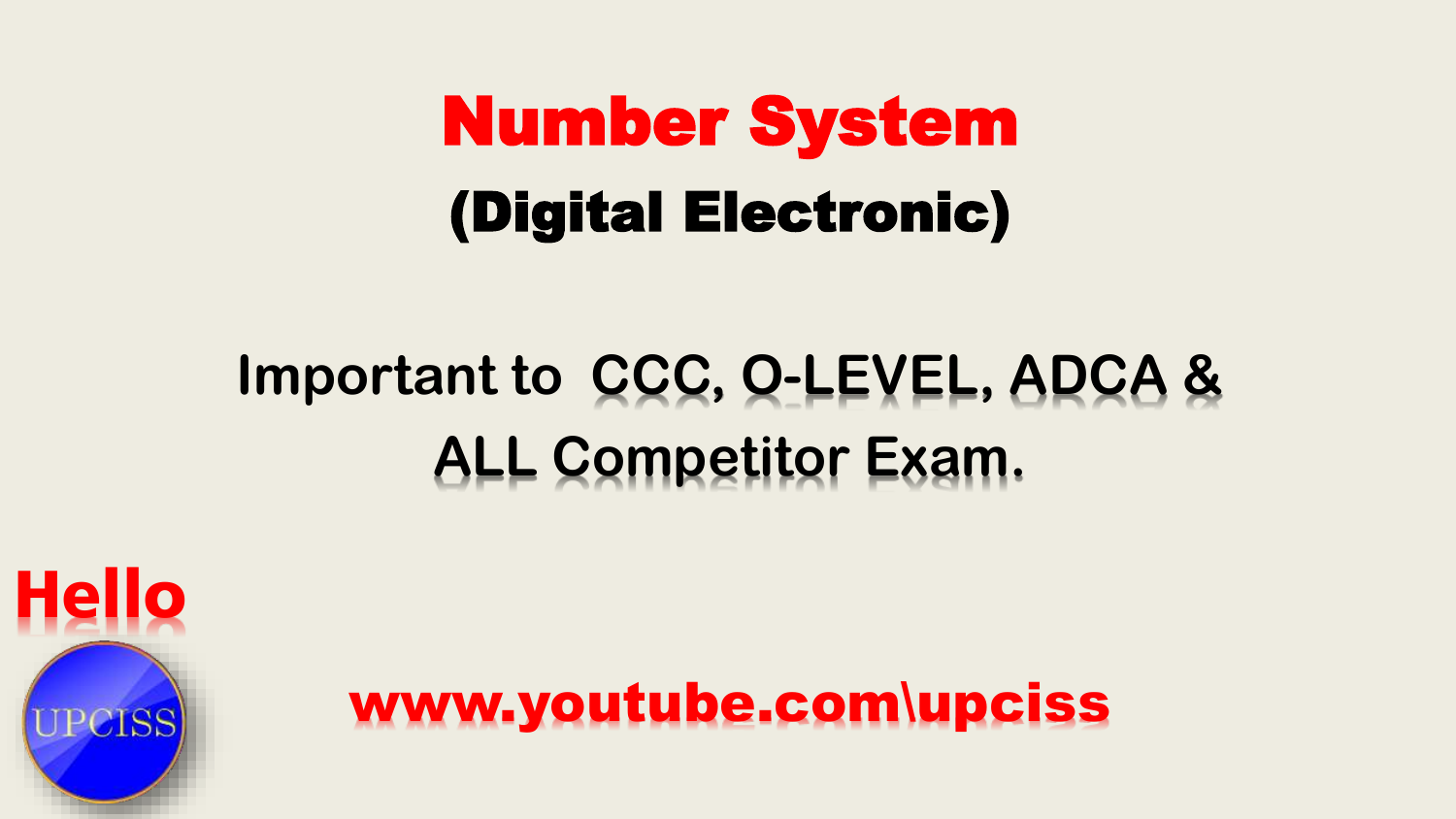#### **Number System**

#### **Number system used to represent the computer data & Information. Four Types of Number System.**

| <b>Number System</b>      |                         | <b>Used Digits</b>                               | <b>Base (Radix)</b> | <b>Number</b>     |
|---------------------------|-------------------------|--------------------------------------------------|---------------------|-------------------|
| <b>Binary Number</b>      |                         | $0 - 1$                                          | $\overline{2}$      | $(11001010)$ ,    |
| <b>Decimal Number</b>     |                         | $0 - 9$                                          | 10                  | $(58470)_{10}$    |
| <b>Octal Number</b>       |                         | $0 - 7$                                          | 8                   | $(46201)_{\rm s}$ |
| <b>Hexadecimal Number</b> |                         | $-F(15)$<br>$\mathbf{0}$                         | <b>16</b>           | $(8FA01)_{16}$    |
| <b>Valid Number</b>       |                         | $(100110)$ <sub>2</sub> $(1001011)$ <sub>8</sub> | $(8745)_{10}$       | $(B320)_{16}$     |
| <b>Invalid number</b>     | $(100400)$ <sub>2</sub> | $(87010)_{\rm g}$                                | $(45AHO)_{16}$      | $(450E0)_{10}$    |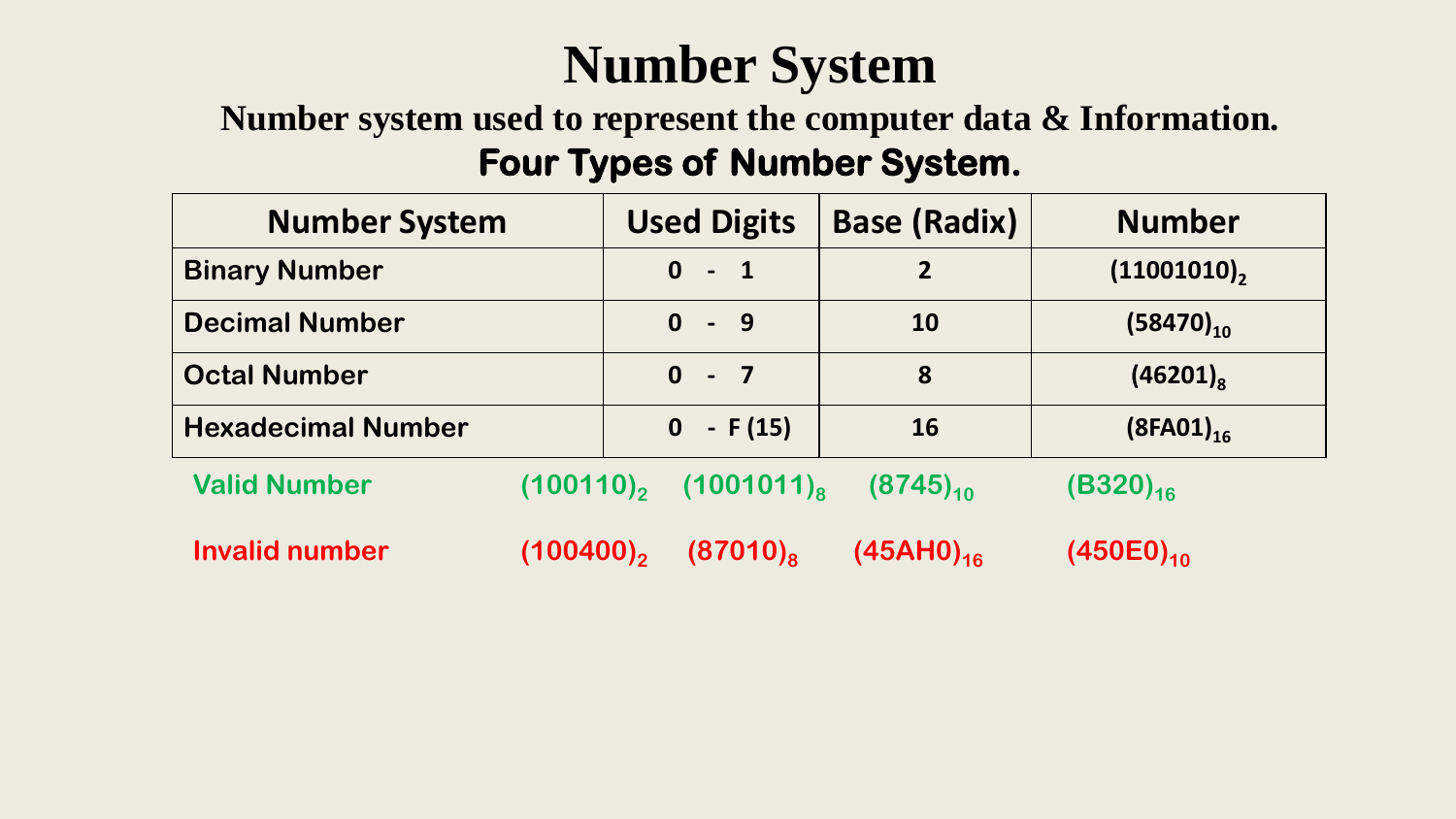#### **Number System Conversion**

| Q.1 |                   |               |  | <b>Binary to Decimal?</b> |  |
|-----|-------------------|---------------|--|---------------------------|--|
|     | $(100101)_2 = ?$  |               |  |                           |  |
|     |                   | 10010         |  | $\overline{\phantom{0}}$  |  |
|     |                   | 32 16 8 4 2 1 |  |                           |  |
|     | $32 + 4 + 1 = 37$ |               |  | Ans. $(37)_{10}$          |  |

| <b>Number</b>  | <b>Table</b>   | Growth         |
|----------------|----------------|----------------|
| $\mathbf{1}$   | 2 <sup>1</sup> | $\mathbf{1}$   |
| $\overline{2}$ | 4              | $\overline{2}$ |
| 3              | 6              | 4              |
| 4              | 8              | 8              |
| 5              | 10             | 16             |
| 6              | 12             | 32             |
| 7              | 14             | 64             |
| 8              | 16             | 128            |
| 9              | 18             | 256            |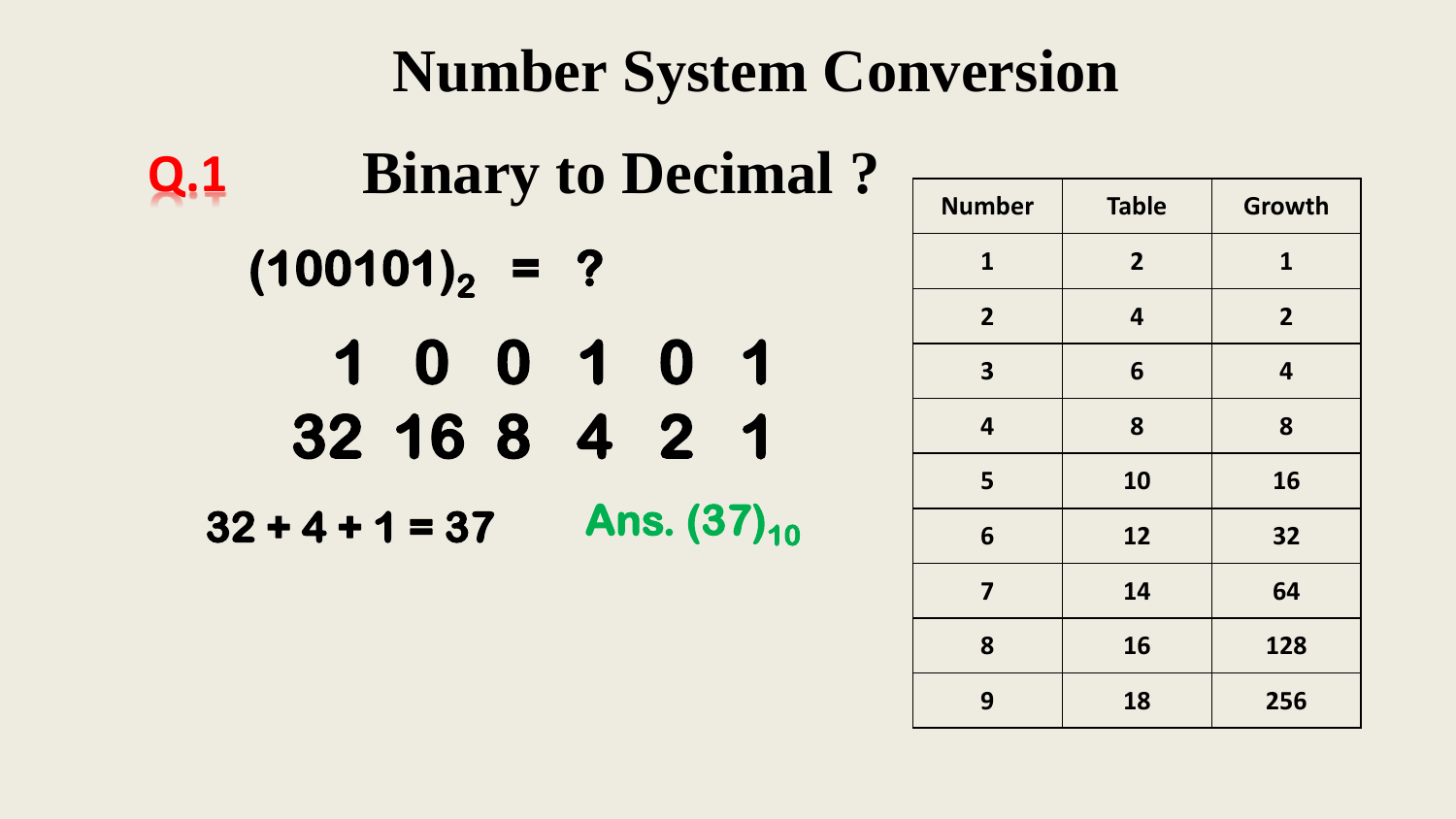| <b>Decimal to Binary?</b><br>$Q_{\boldsymbol{\cdot}}Z$ |                            | Growth         |
|--------------------------------------------------------|----------------------------|----------------|
|                                                        |                            |                |
| $(25)_{10}$ = ?                                        | $(54)_{10}$ = ?            | 2 <sup>2</sup> |
| 1 1 0 0 1                                              | 1 1 0 1 1 0                | $\overline{4}$ |
|                                                        |                            | 8              |
| 16 8 4 2 1                                             | 32 16 8 4 2 1              | 16             |
| Ans. (11001) <sub>2</sub>                              | Ans. (110110) <sub>2</sub> | 32             |
|                                                        |                            | 64             |
|                                                        |                            | 128            |

**256**

**512**

**1024**

**2048**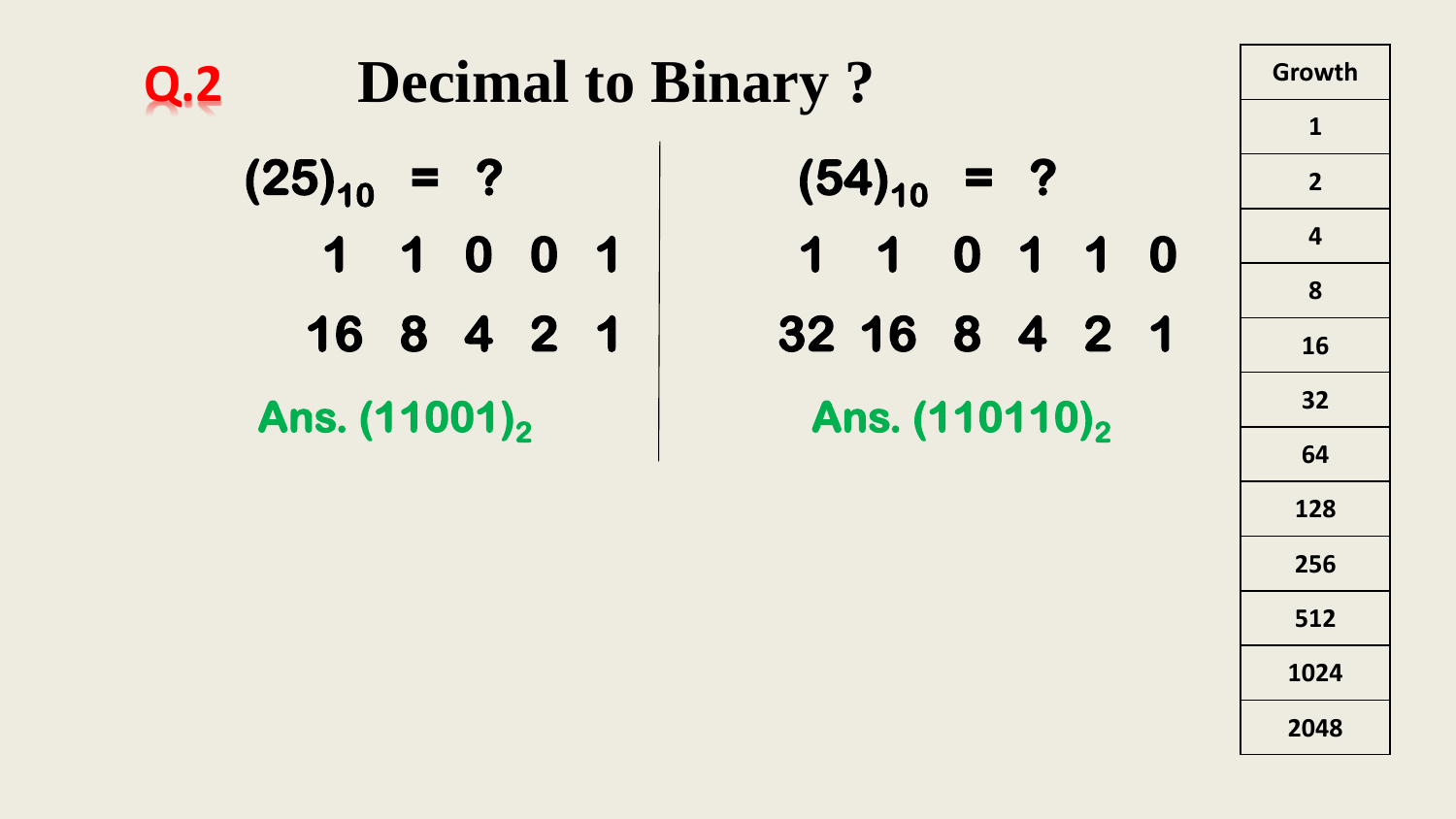| tu Octair.     |                         |                  |
|----------------|-------------------------|------------------|
|                | <b>Decimal</b>          | <b>Binary</b>    |
|                | $\boldsymbol{0}$        | $\boldsymbol{0}$ |
| 1              | $\mathbf{1}$            | $\mathbf{1}$     |
| }              | $\overline{2}$          | 10               |
|                | $\overline{\mathbf{3}}$ | 11               |
|                | $\overline{\mathbf{4}}$ | <b>100</b>       |
|                | 5                       | 101              |
| $\blacksquare$ | $6\phantom{1}6$         | 110              |
|                | $\overline{\mathbf{z}}$ | 111              |
| 01<br>5        |                         |                  |

| <b>Q.3</b>              | Binary to Octal ? |
|-------------------------|-------------------|
| $(10110011)_2 = ?$      |                   |
| $010 110 011$           |                   |
| $2 6 3$                 |                   |
| Ans. (263) <sub>8</sub> |                   |
| $(110010100101)_2 = ?$  |                   |
| $110 010 100 101$       |                   |

**6 2 4 5** 

Ans.  $(6245)_8$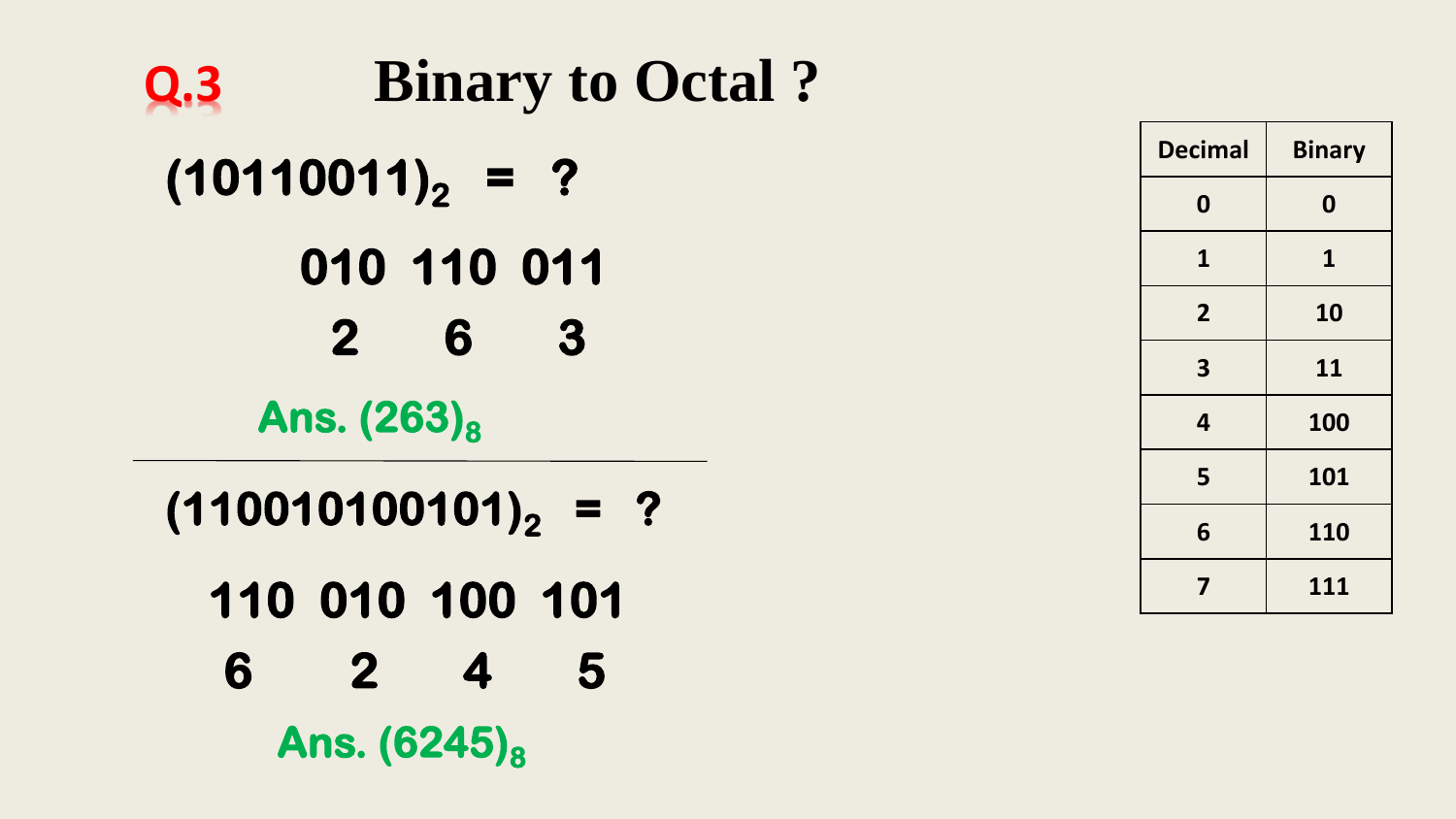| Q.4             | <b>Octal to Binary?</b> |
|-----------------|-------------------------|
| $(326)_{8}$ = ? |                         |
|                 | 011 010 110             |
|                 | Ans. (11010110),        |

 $(2531)_8$  = ? **010 101 011 001**

Ans. (10101011001)<sub>2</sub>

| <b>Decimal</b>   | <b>Binary</b>    |
|------------------|------------------|
| $\boldsymbol{0}$ | $\boldsymbol{0}$ |
| 1                | 1                |
| $\overline{2}$   | 10               |
| 3                | 11               |
| 4                | 100              |
| 5                | 101              |
| 6                | 110              |
| 7                | 111              |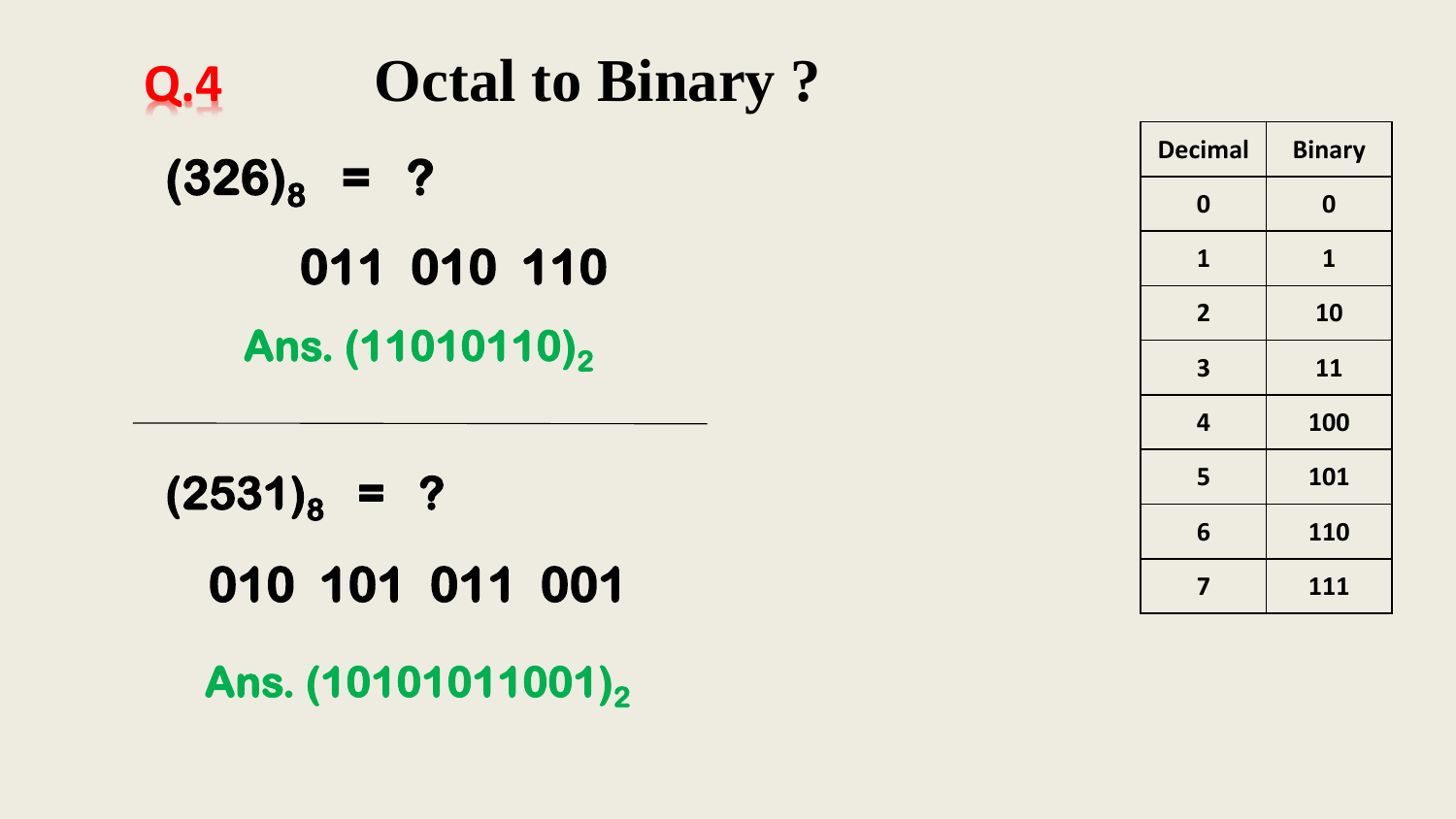| <b>Binary to Hexadecimal?</b><br>Q.5           | <b>Decimal</b>          | <b>Binary</b> |
|------------------------------------------------|-------------------------|---------------|
|                                                | $\mathbf 0$             | $\mathbf 0$   |
| $(10111010110)_{2}$ = ?                        | $\mathbf{1}$            | $\mathbf{1}$  |
|                                                | $\overline{2}$          | 10            |
| 0101 1101 0110                                 | $\overline{\mathbf{3}}$ | 11            |
|                                                | $\overline{\mathbf{4}}$ | 100           |
| $5 -$<br>$-13$<br>6                            | 5                       | 101           |
|                                                | 6                       | 110           |
| Ans. $(5D6)_{16}$                              | $\overline{7}$          | 111           |
|                                                | 8                       | 1000          |
| $(11101100101010)_{2}$ = ?                     | 9                       | 1001          |
|                                                | $A - 10$                | 1010          |
| 0011 1011 0010 1010                            | $B-11$                  | 1011          |
|                                                | $C - 12$                | 1100          |
| $3 \quad 11$<br>$\overline{\phantom{a}}$<br>10 | $D - 13$                | 1101          |
| Ans. $(3B2A)_{16}$                             | $E - 14$                | 1110          |
|                                                | $F - 15$                | 1111          |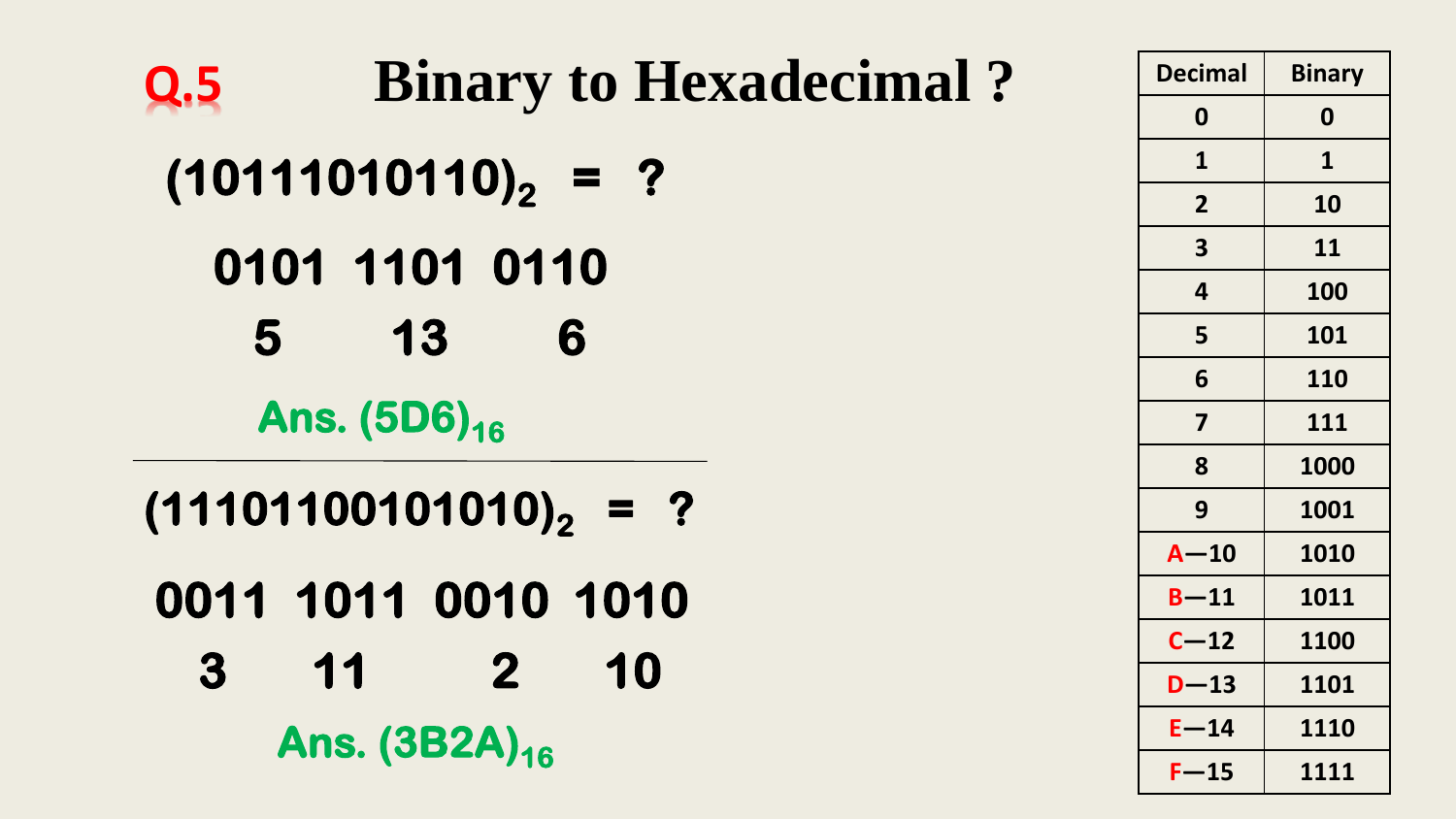| <b>Hexadecimal to Binary?</b><br>Q.6 | <b>Decimal</b>          | <b>Binary</b> |
|--------------------------------------|-------------------------|---------------|
|                                      | $\mathbf 0$             | $\mathbf 0$   |
| $(3F6)_{16}$ = ?                     | $\mathbf{1}$            | $\mathbf{1}$  |
|                                      | $\overline{2}$          | 10            |
| 0011 1111 0110                       | 3                       | 11            |
|                                      | $\overline{4}$          | 100           |
| Ans. (1111110110),                   | 5                       | 101           |
|                                      | 6                       | 110           |
|                                      | $\overline{\mathbf{z}}$ | 111           |
|                                      | 8                       | 1000          |
| $(A120)_{16} = ?$                    | 9                       | 1001          |
|                                      | $A - 10$                | 1010          |
| 1010 0001 0010 0000                  | $B-11$                  | 1011          |
|                                      | $C - 12$                | 1100          |
| Ans. (1010000100100000),             | $D-13$                  | 1101          |
|                                      | $E - 14$                | 1110          |

 $F - 15$  1111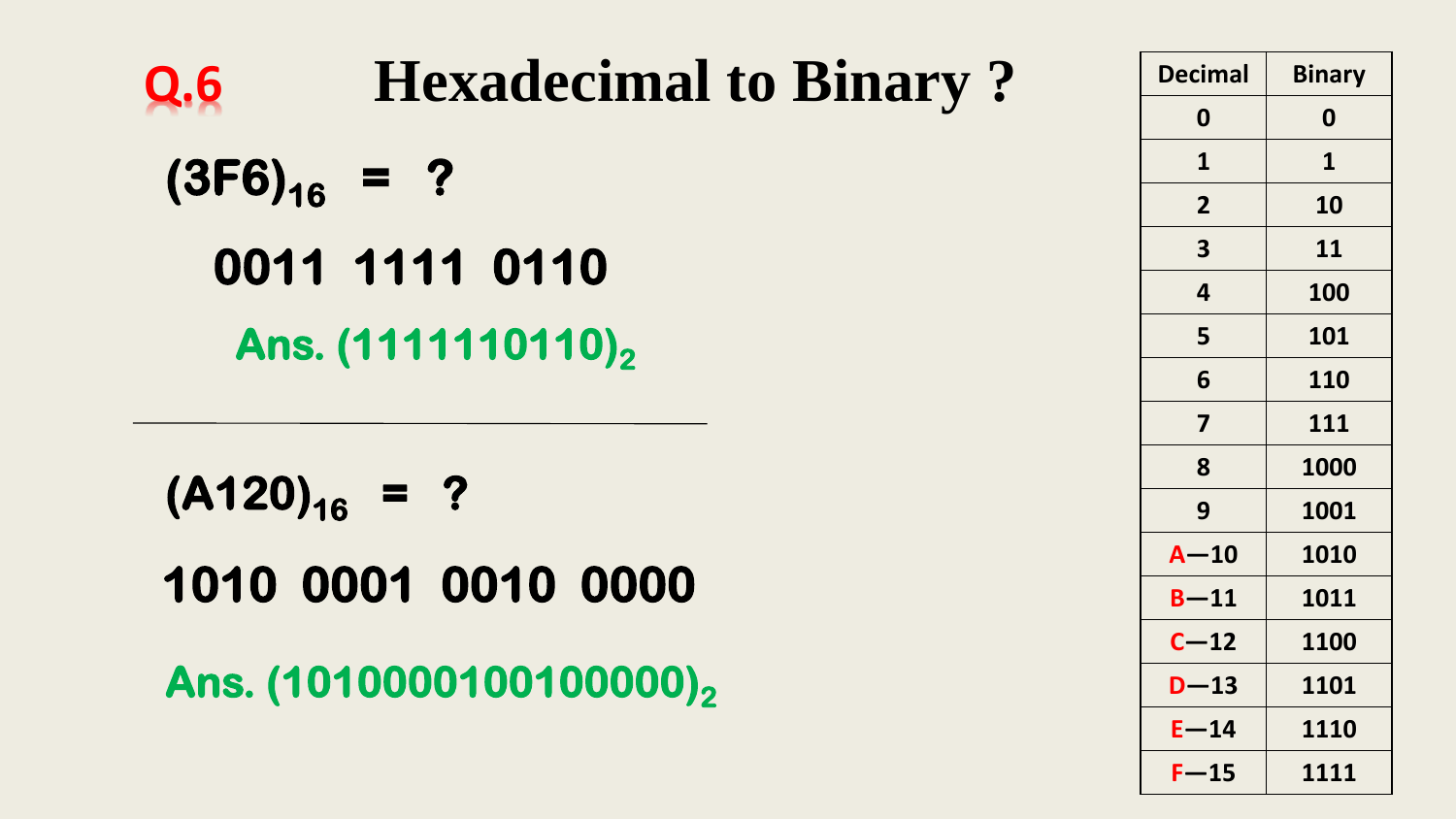**Q.7 Decimal to Octal ?**  $(43)_{10} = ?$ Ans.  $(53)_{8}$ Decimal  $\rightarrow$  Binary  $\rightarrow$  Octal **32 16 8 4 2 1 1 0 1 0 1 1 101 011 5 3**   $(210)_{10} = ?$ Ans. (322)<sub>8</sub> **128 64 32 16 8 4 2 1 1 1 0 1 0 0 1 0 011 010 010 3 2 2**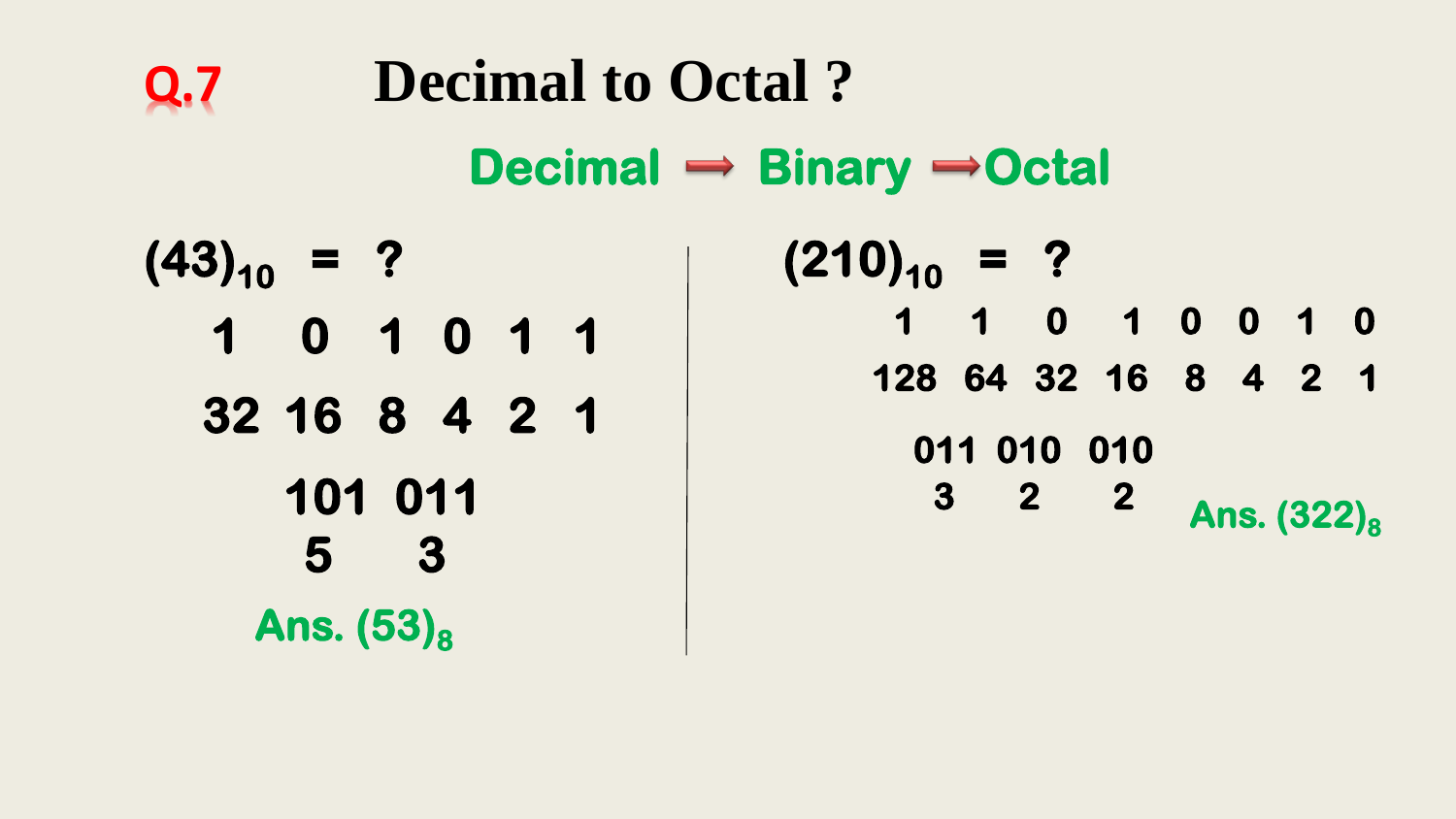**Q.8 Octal to Decimal ?**  $(63)_{8} = ?$ Ans. (51)<sup>10</sup>  $Octal \longrightarrow Binary \longrightarrow Decimal$ **32 16 8 4 2 1 110 011 1 1 0 0 1 1 32 + 16 + 2 + 1 = 51**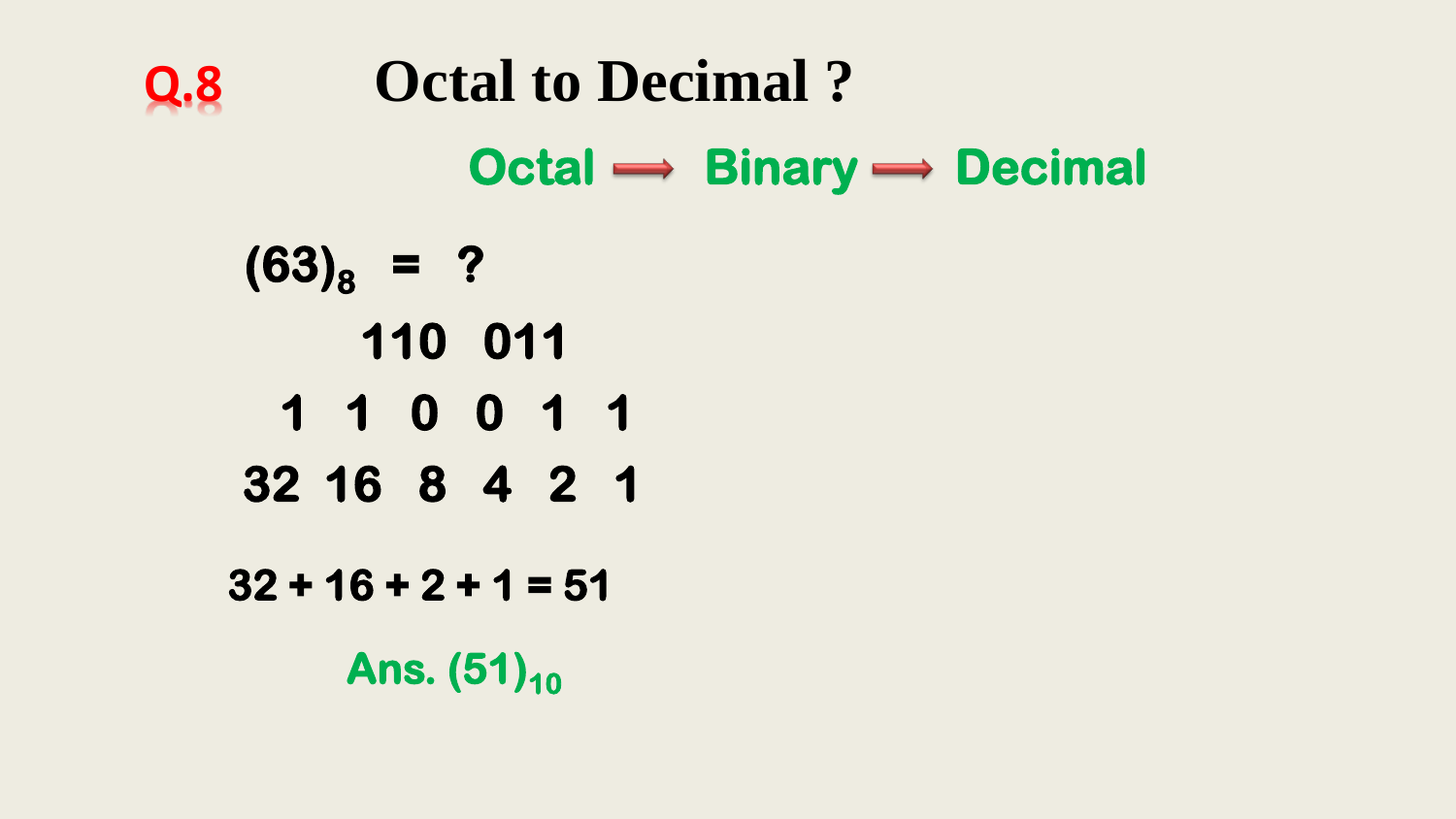**Q.9 Decimal to Hexadecimal ?**  $(43)_{10} = ?$ Ans. (2B)<sub>16</sub> Decimal  $\rightarrow$  Binary  $\rightarrow$  Hexadecimal **32 16 8 4 2 1 1 0 1 0 1 1 0010 1011 2 11**   $(210)_{10} = ?$ **Ans.** (D2)<sub>16</sub> **128 64 32 16 8 4 2 1 1 1 0 1 0 0 1 0 1101 0010 13 2**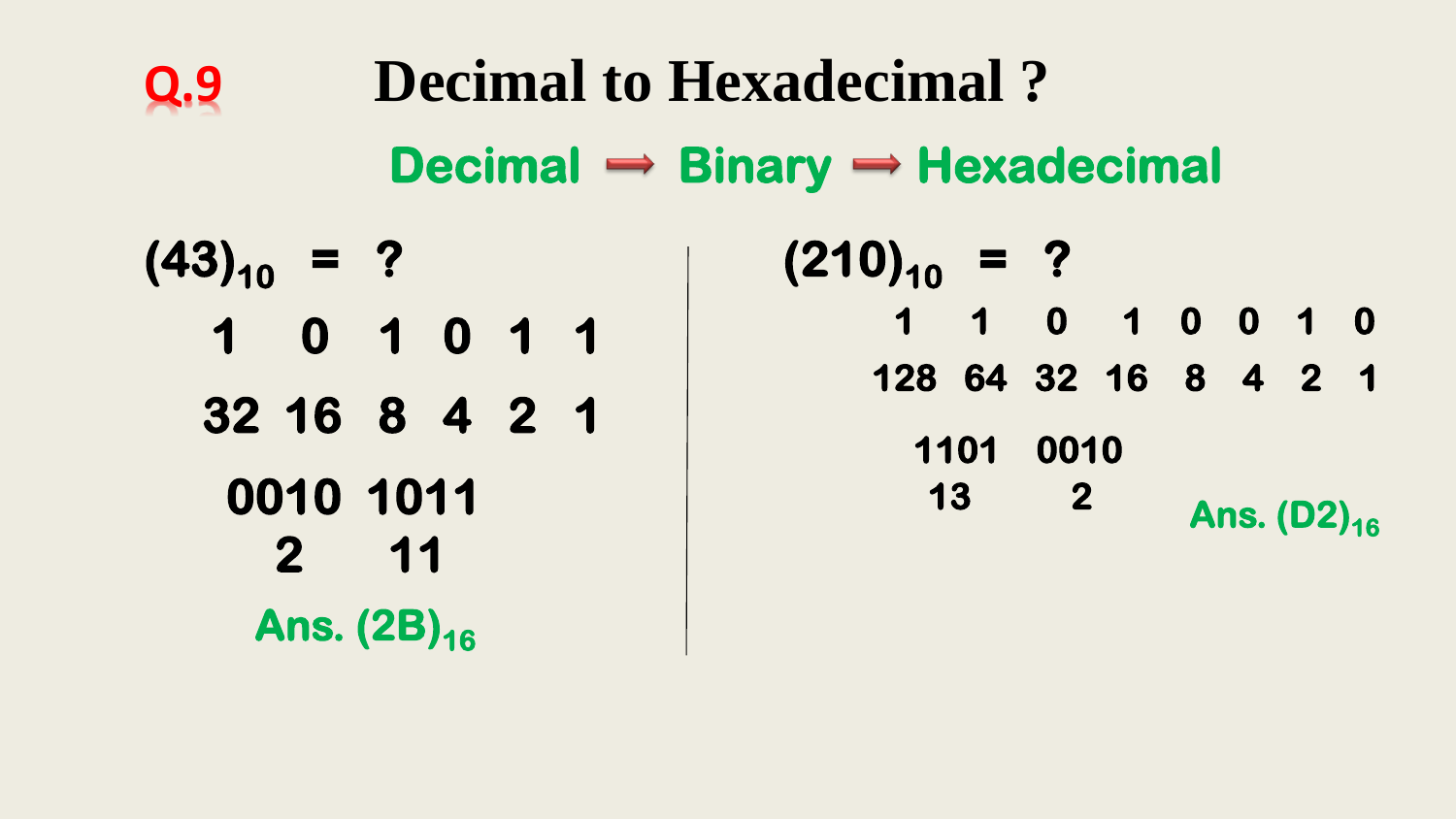**Q.10 Hexadecimal to Decimal ?**  $(6A3)_{16} = ?$ Ans. (1699)<sub>10</sub>  $Hexadecimal \longrightarrow Binary \rightarrow Decimal$ **0110 1010 0011 0 1 1 0 1 0 1 0 0 0 1 1 1024 + 512 + 128 + 32 + 2 + 1 = 1699 2048 1024 512 256 128 64 32 16 8 4 2 1**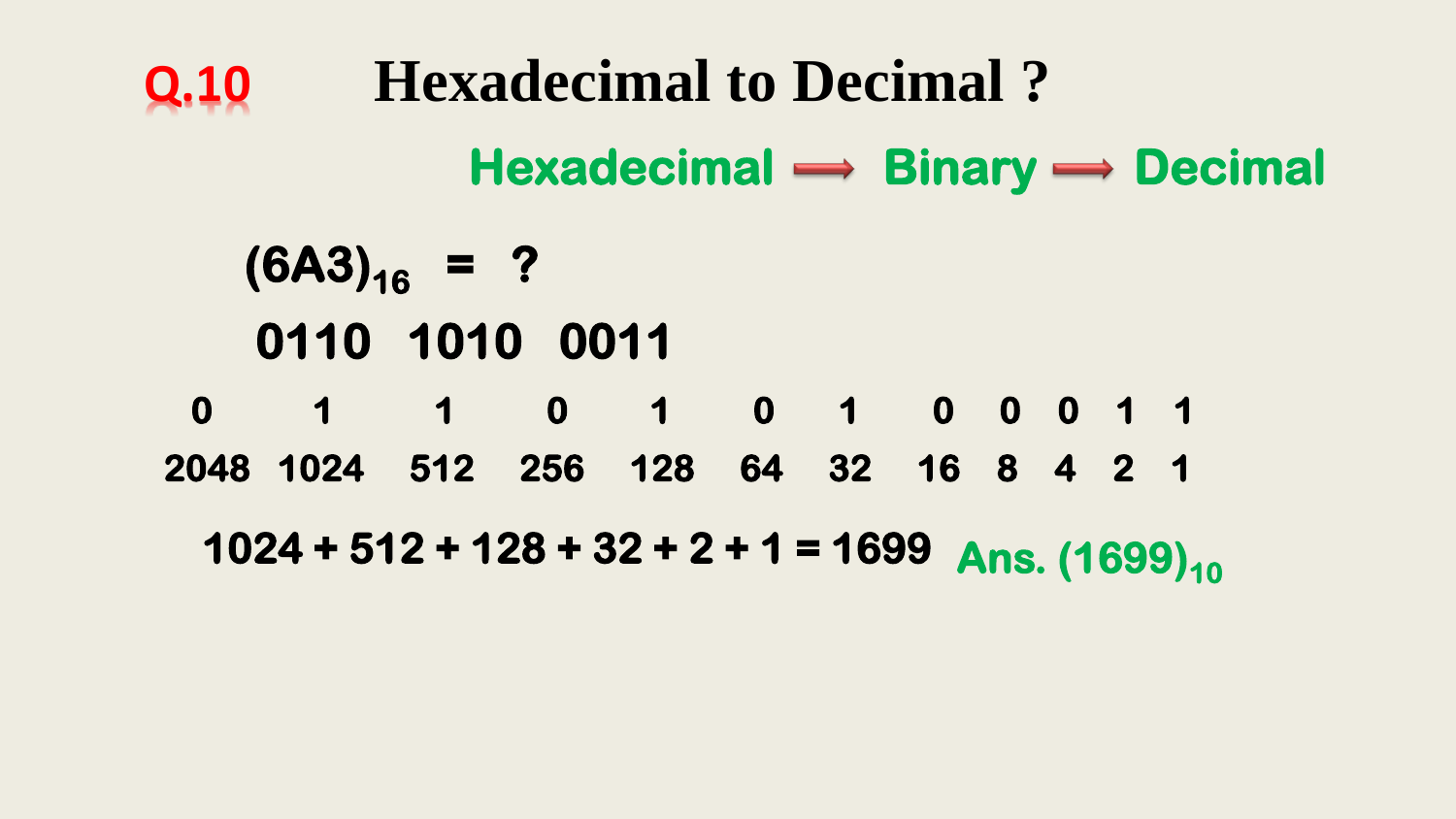## **Q.11 Octal to Hexadecimal ?**  $(63)_{8} = ?$  $Octal \longrightarrow Binary \longrightarrow Hexadecimal$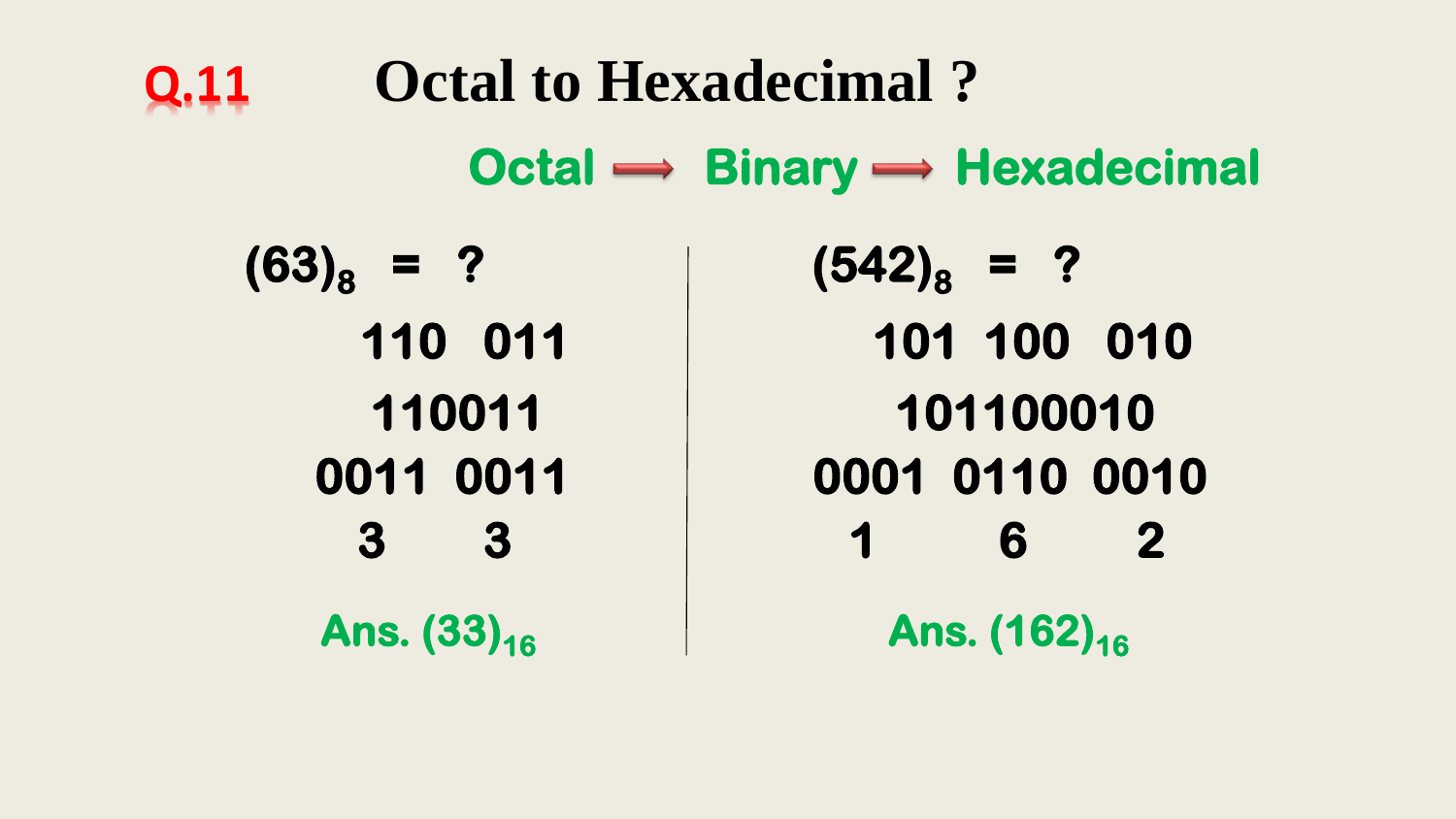**Q.12 Hexadecimal to Octal ?**  $(A50)_{16} = ?$ Ans.  $(5120)_8$ Hexadecimal  $\rightarrow$  Binary  $\rightarrow$  Octal **101 001 010 000 1010 0101 0000 101001010000 5 1 2 0**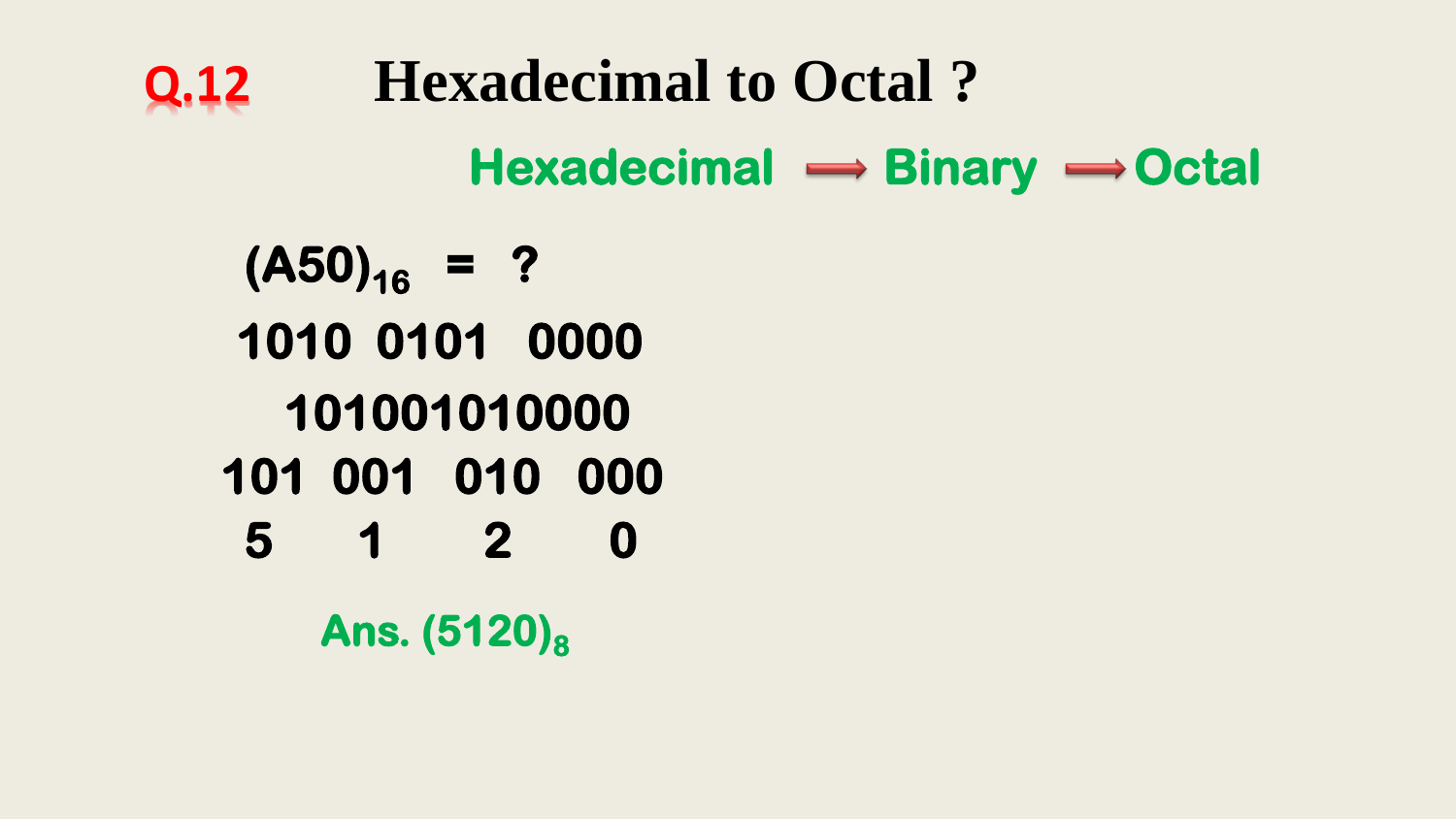## **Binary Arithmetic**

### **Binary Addition**

- **Binary Multiplication**
- **Binary Subtraction**
- **Binary Division**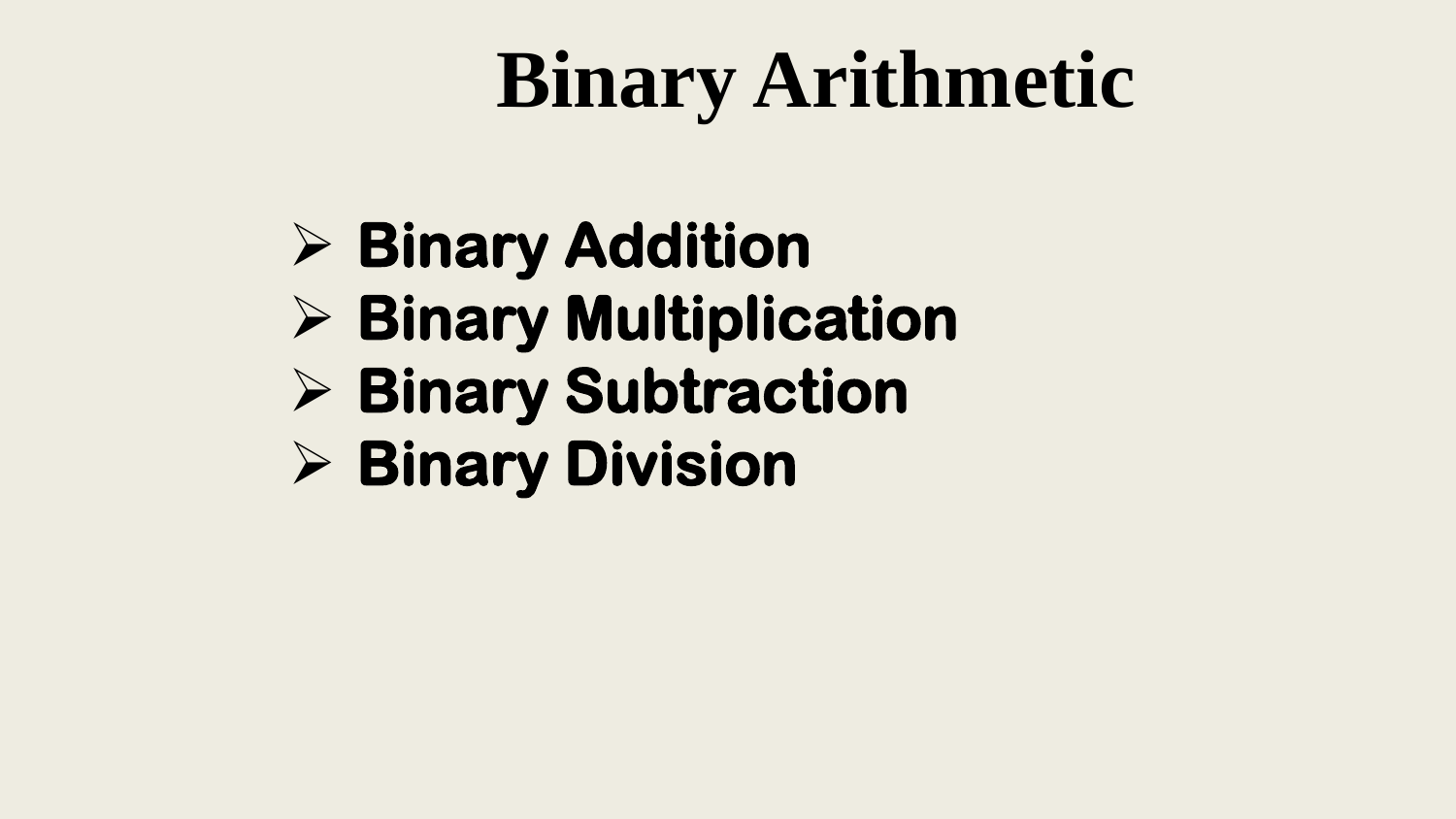**Binary Addition A B C Sum 0 + 0 0 0 + 1 1 1 + 0 1 1 + 1 10 1 + 1 + 1 11 1 0 1 1 + 0 1 1 0 10 0 0 1 1 1 1 0 0 1 1 1 0 0 + 0 1 0 1 11 0 1 0 1 1**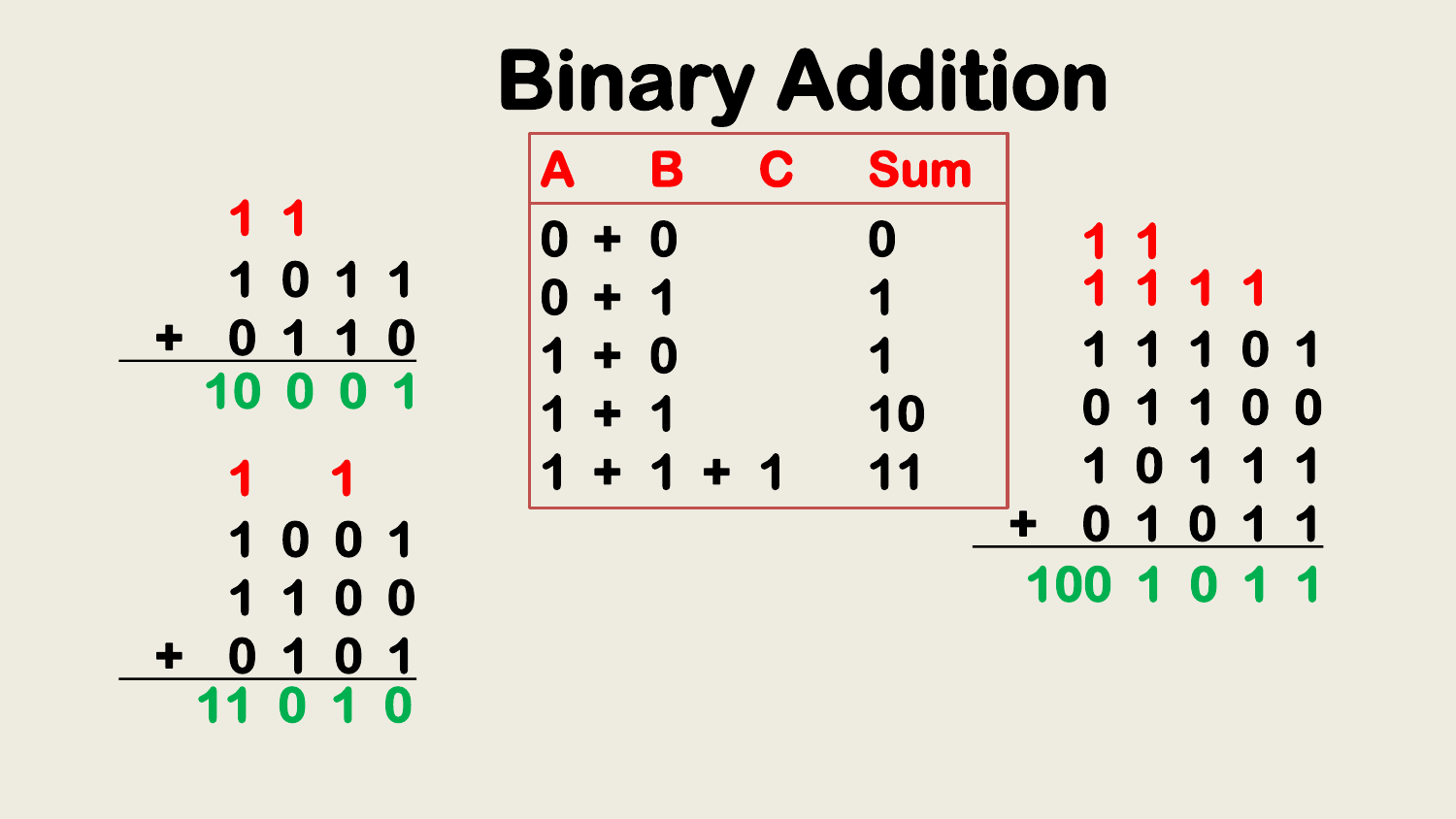## **Binary Multiplication**

**1 0 1 1 0 1 X 1 1 0 10 0 0 0 1 1 1 0 0 0 0 0 0 0 1 0 1 1 0 1 1 0 1 1 0 1**